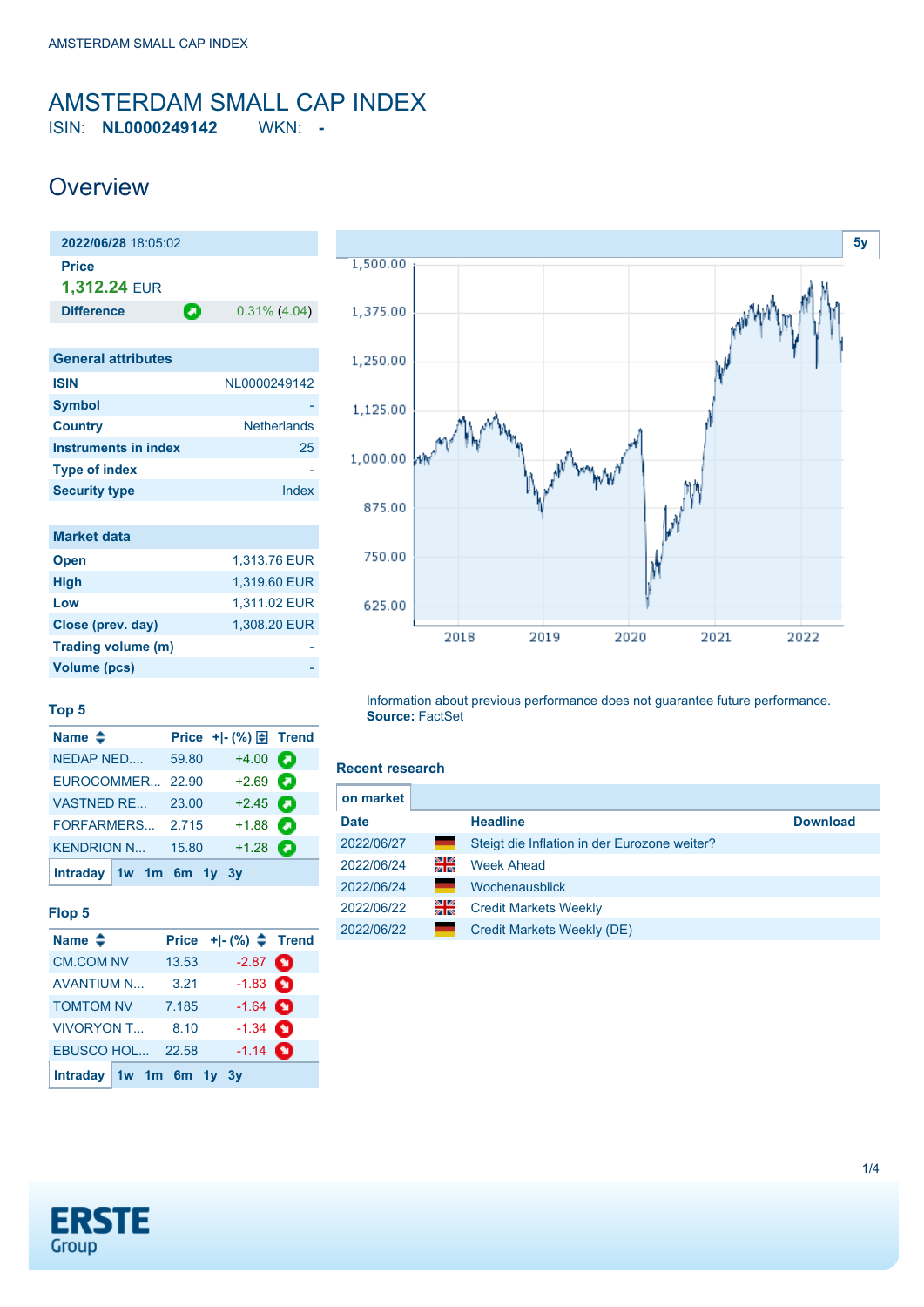| <b>Futures and Options</b> |  |
|----------------------------|--|
| <b>Related Futures</b>     |  |
| <b>Related Options</b>     |  |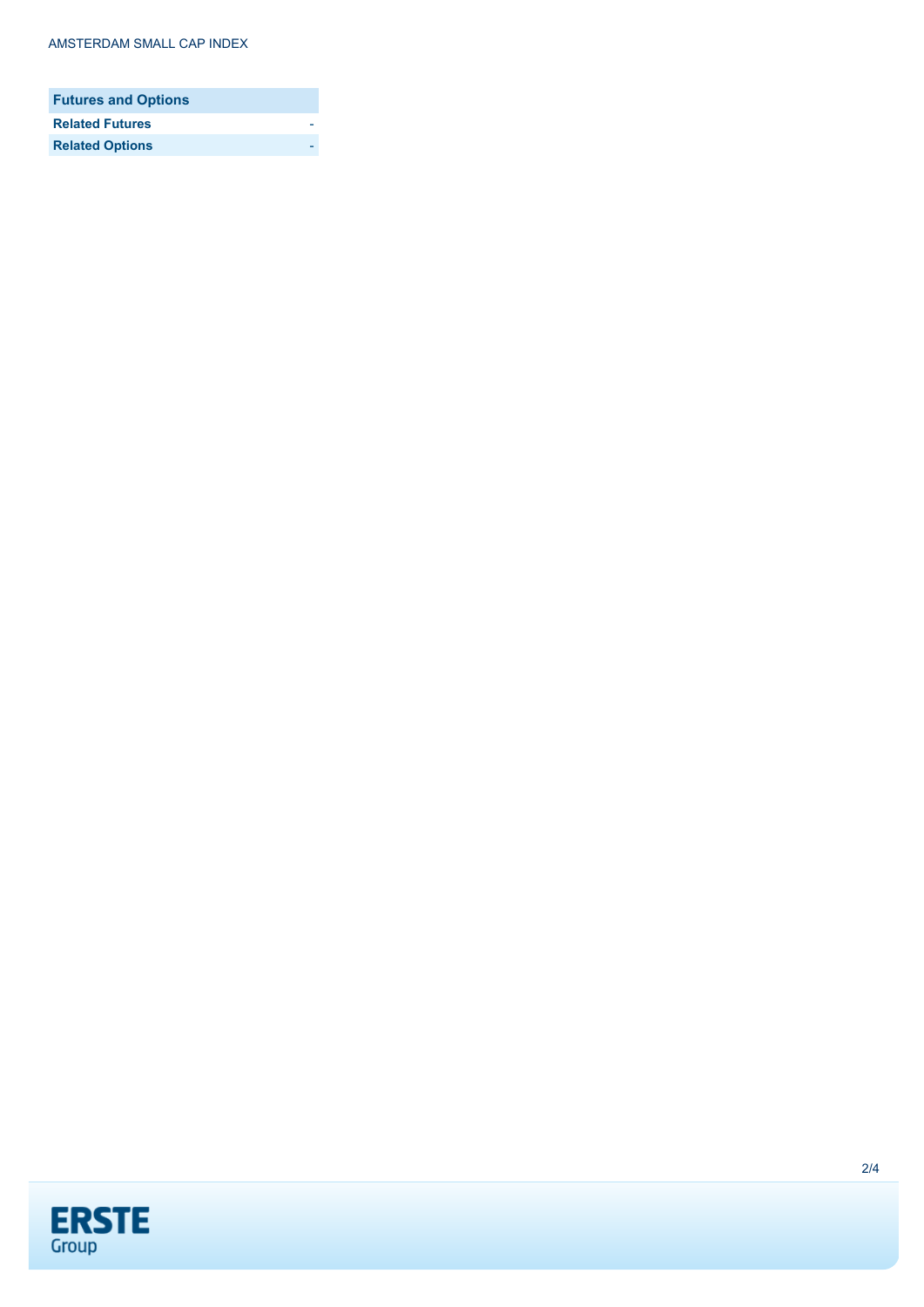# **Details**

**2022/06/28** 18:05:02 **Price 1,312.24** EUR

**Difference 0.31% (4.04)** 

| <b>General attributes</b>   |                    |
|-----------------------------|--------------------|
| <b>ISIN</b>                 | NI 0000249142      |
| <b>Symbol</b>               |                    |
| <b>Country</b>              | <b>Netherlands</b> |
| <b>Security type</b>        | Index              |
| <b>Instruments in index</b> | 25                 |

| <b>Market data</b> |              |
|--------------------|--------------|
| <b>Open</b>        | 1,313.76 EUR |
| <b>High</b>        | 1,319.60 EUR |
| Low                | 1,311.02 EUR |
| Close (prev. day)  | 1.308.20 EUR |
| Trading volume (m) |              |
| Volume (pcs)       |              |

### **Performance and Risk**

|                   | 6m       | 1v       | 3v        |
|-------------------|----------|----------|-----------|
| Perf $(\%)$       | $-4.91%$ | $-4.01%$ | $+34.78%$ |
| Perf (abs.)       | $-67.79$ | $-54.78$ | $+338.61$ |
| <b>Beta</b>       |          |          |           |
| <b>Volatility</b> | 21.83    | 18.58    | 22.52     |



Information about previous performance does not guarantee future performance. **Source:** FactSet

| <b>Price data</b>                           |                           |
|---------------------------------------------|---------------------------|
| Ø price 5 days   Ø volume 5 days (pcs.)     | 1,299.25 EUR (0)          |
| Ø price 30 days   Ø volume 30 days (pcs.)   | 1,347.83 EUR (0)          |
| Ø price 100 days   Ø volume 100 days (pcs.) | 1,371.77 EUR (0)          |
| Ø price 250 days   Ø volume 250 days (pcs.) | 1,368.01 EUR (0)          |
| <b>YTD High   date</b>                      | 1,462.71 EUR (2022/04/21) |
| <b>YTD Low   date</b>                       | 1,203.66 EUR (2022/03/07) |
| 52 Weeks High   date                        | 1,462.71 EUR (2022/04/21) |
| 52 Weeks Low   date                         | 1,203.66 EUR (2022/03/07) |